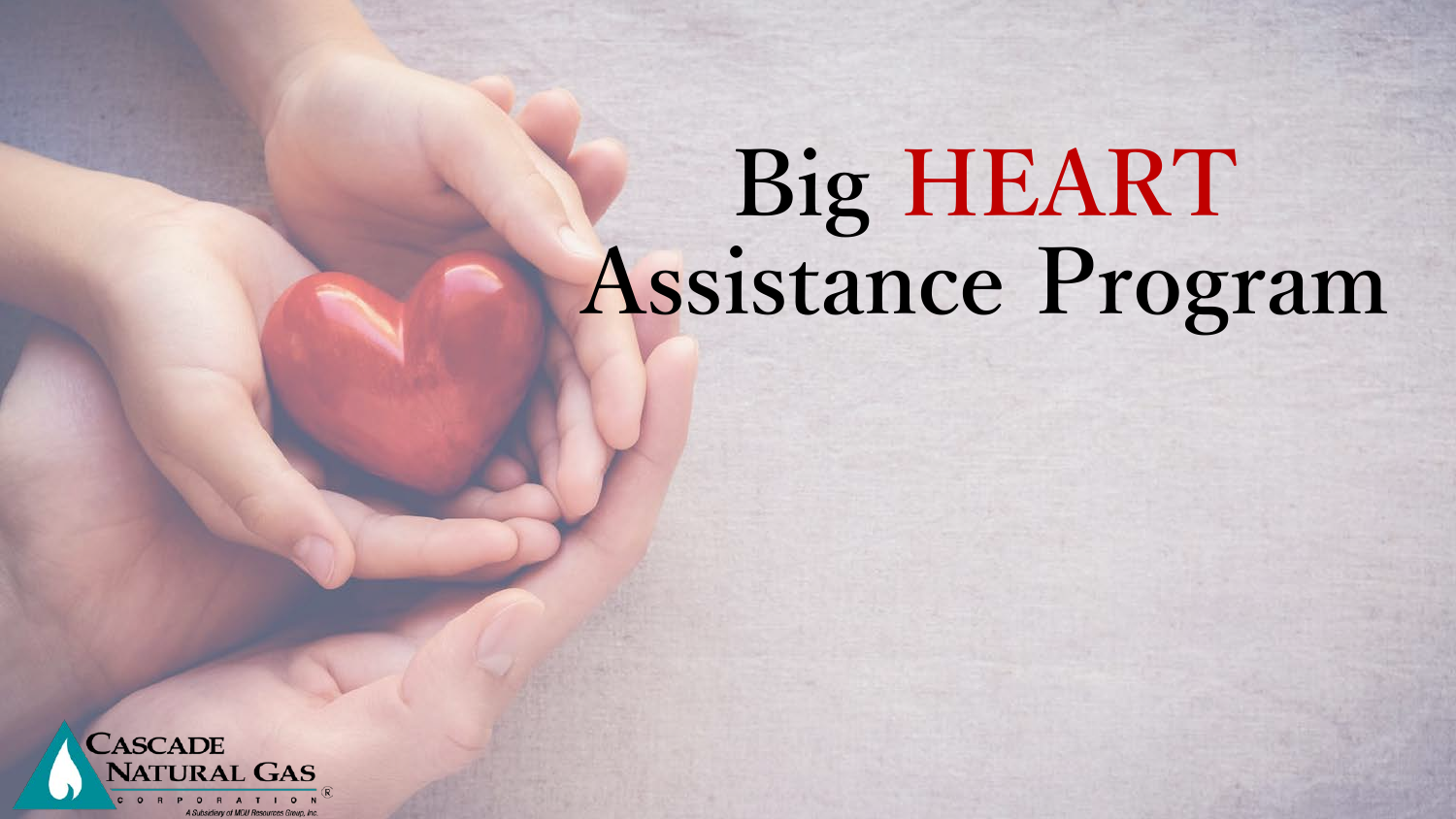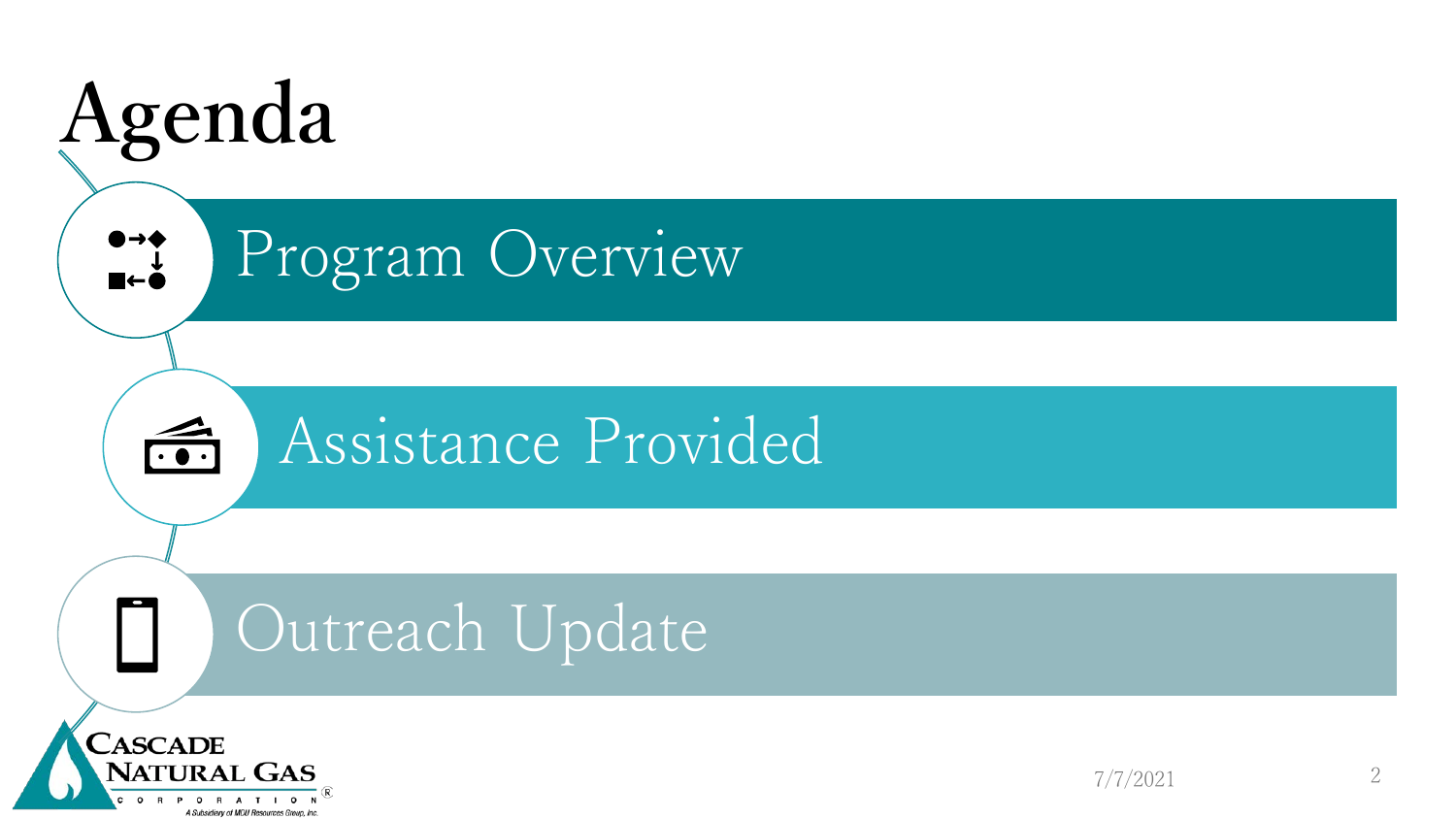# **Program Overview**

- Minimum burden and barriers to participate.
- Doesn't disqualify customers from other assistance, nor asks for payment upfront.
- Two types of grants: *Automatic Hardship* and Financial Hardship (Customers who verbally express hardship receive assistance based on benefit curve to determine grant amount).
- Time Payment Arrangements (TPAs) for outstanding balances (24-months for Residential; 6-months for Commercial).



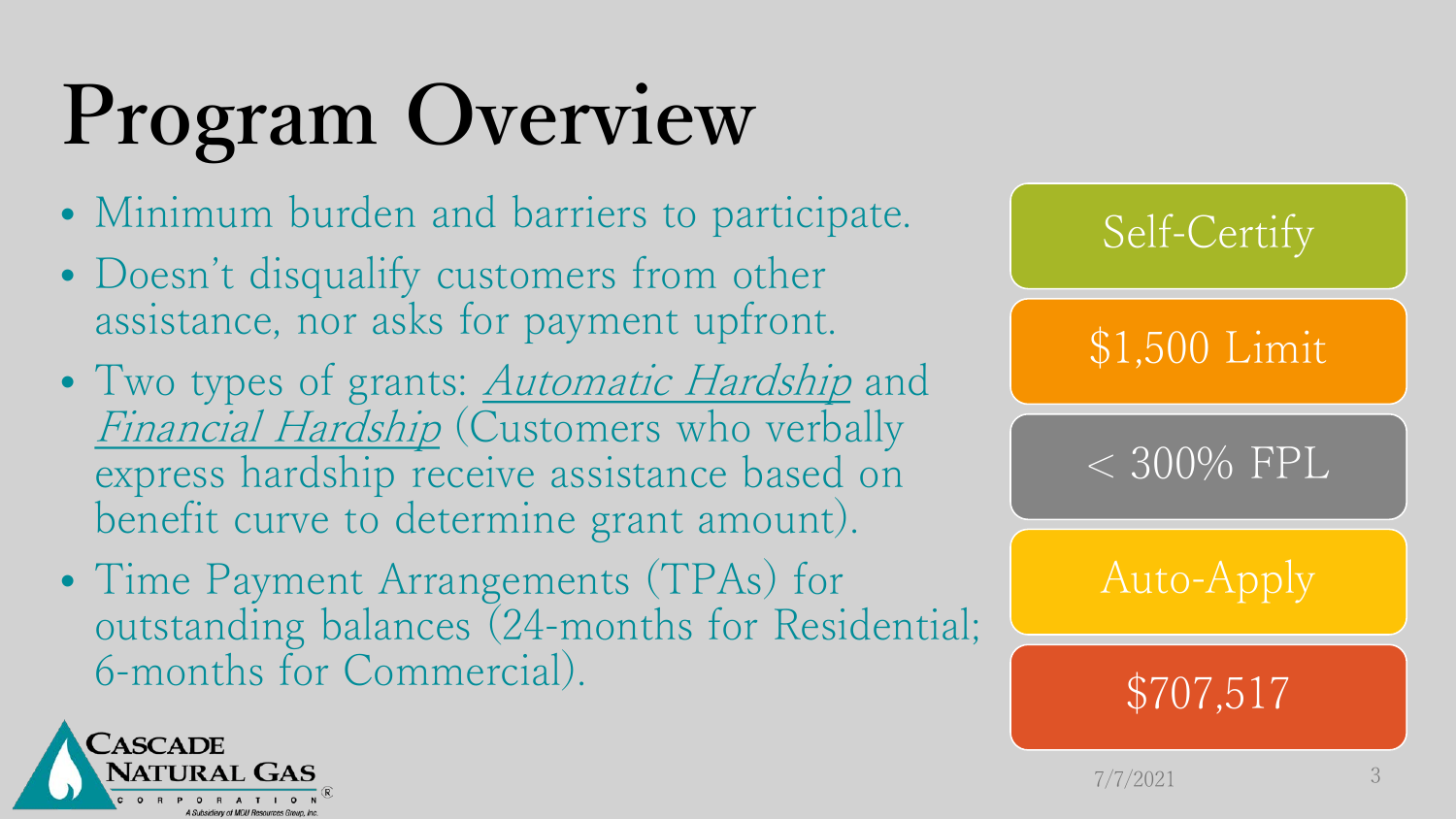### **Assistance Provided**

BHG #1 (auto) funds spent \$88,842; customers helped 276; average payout \$321.89.

BHG #2 (non-auto) funds spent \$257,814; customers helped 911; average payout \$283.00.

Total funds spent \$346,656; total customers helped 1,187; average payout \$292.04; 49.0% of total assistance funds spent.

No additional funding required currently.

**ASCADE** 



Assistance Provided by Grant Type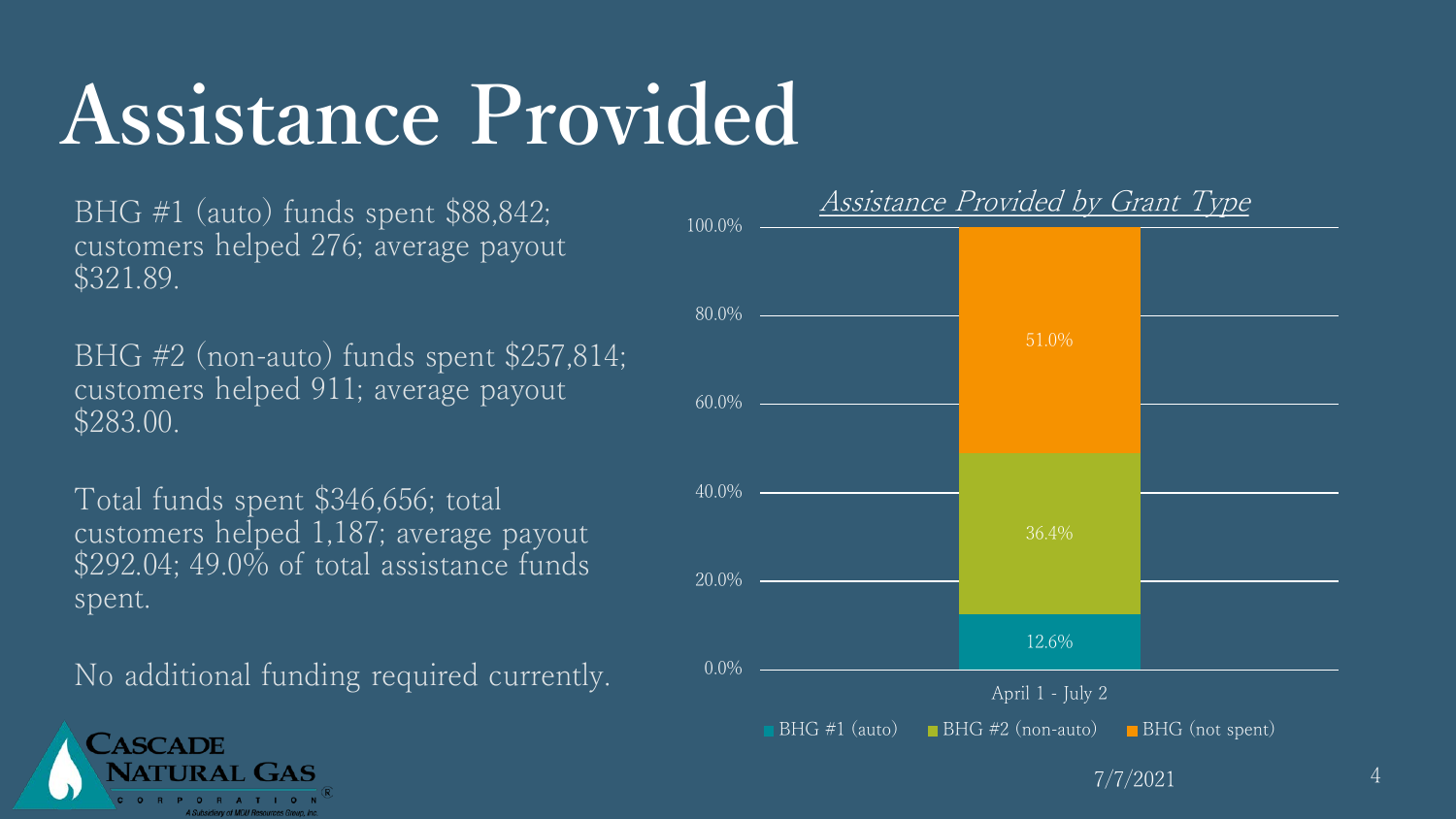# **Weekly Comparison of BHG #2**



CORPORATION

A Subsidiary of MDU Resources Group, Inc.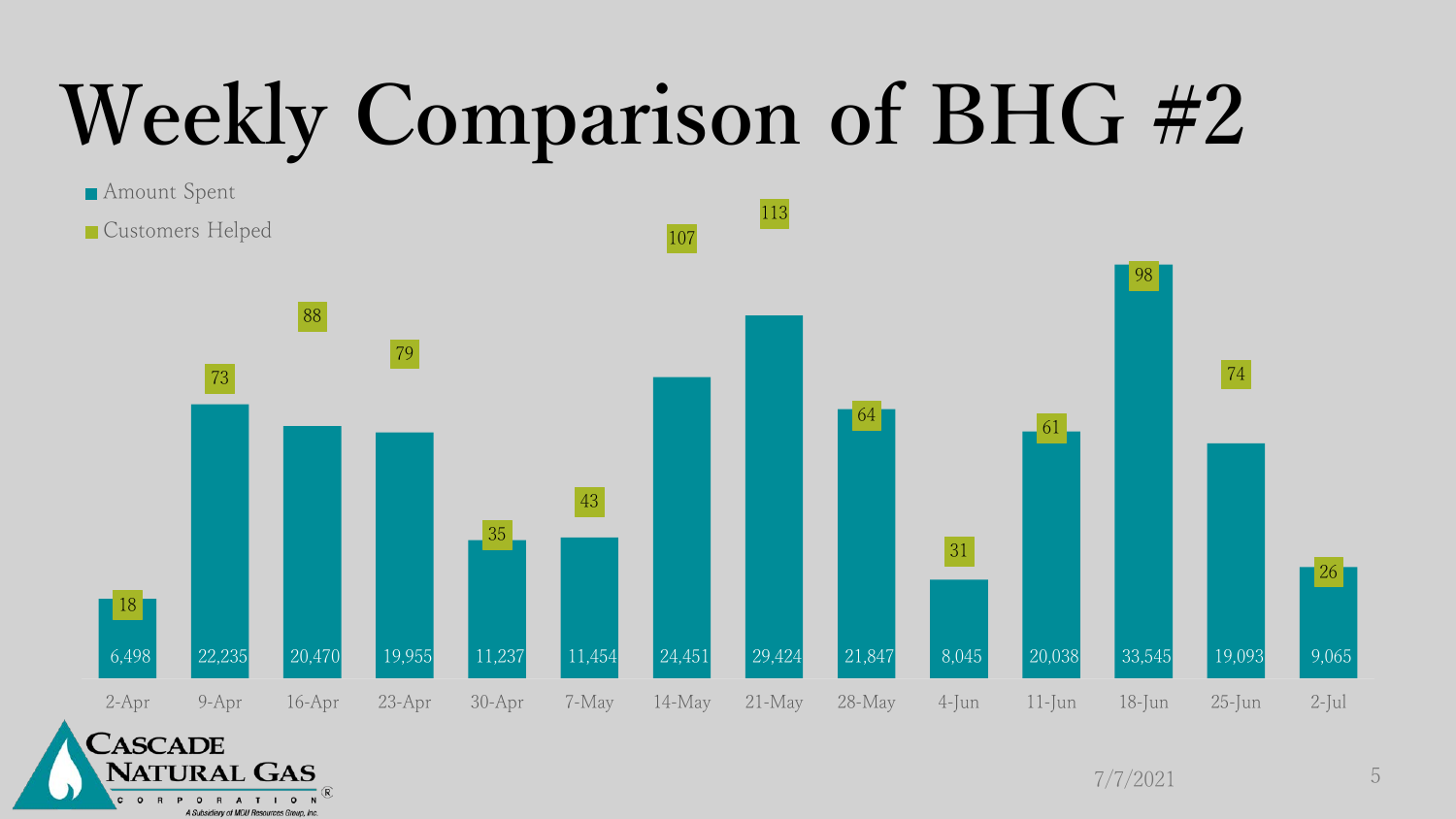# **Outreach Update: April – June**

| Calls                                                                | Emails                                            | Letters                | Website                                                 | Other                                                                                       |
|----------------------------------------------------------------------|---------------------------------------------------|------------------------|---------------------------------------------------------|---------------------------------------------------------------------------------------------|
| • $4,829$<br>(placed)<br>• 20%<br>(answered)<br>• 49%<br>(voicemail) | $\cdot$ 2,669<br>(placed)<br>• $30\%$<br>(opened) | • $12,964$<br>(mailed) | $\cdot 6,126$<br>(clicked)<br>• $75%$<br>Bounce<br>Rate | · Social<br>Media<br>• Door Tags<br>(over 850)<br>$\bullet$ Bill<br>Onserts<br>$\cdot$ CBOs |

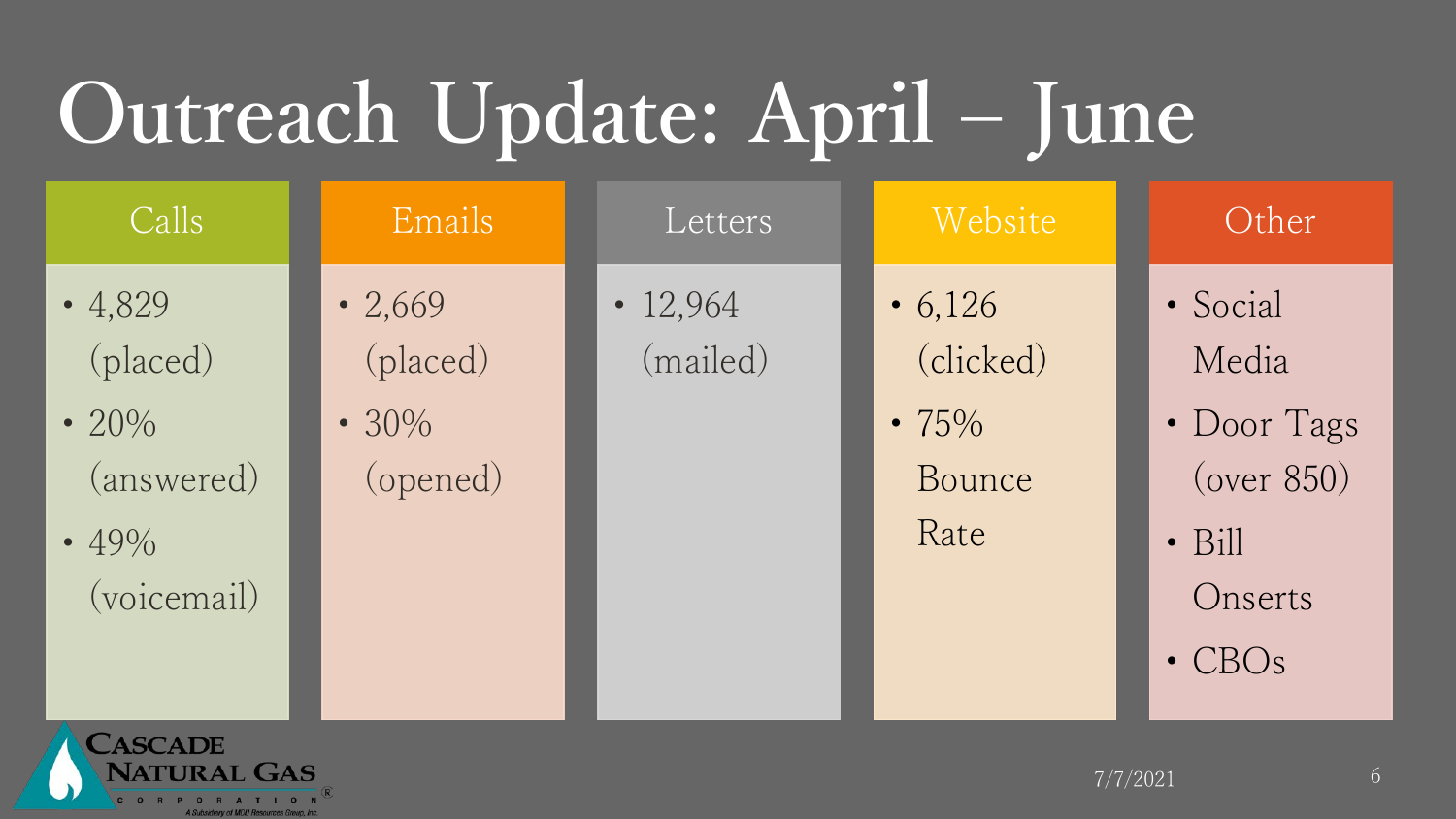# **Outreach Response**

Response for BHG #2 (non- auto) by outreach type based on those willing to share.

Top 3 outreach types are:

- Agent
- **Letter**
- Tie between:
	- Bill Insert/Onsert
	- Other (media)

This information is a manual process.





7/7/2021 7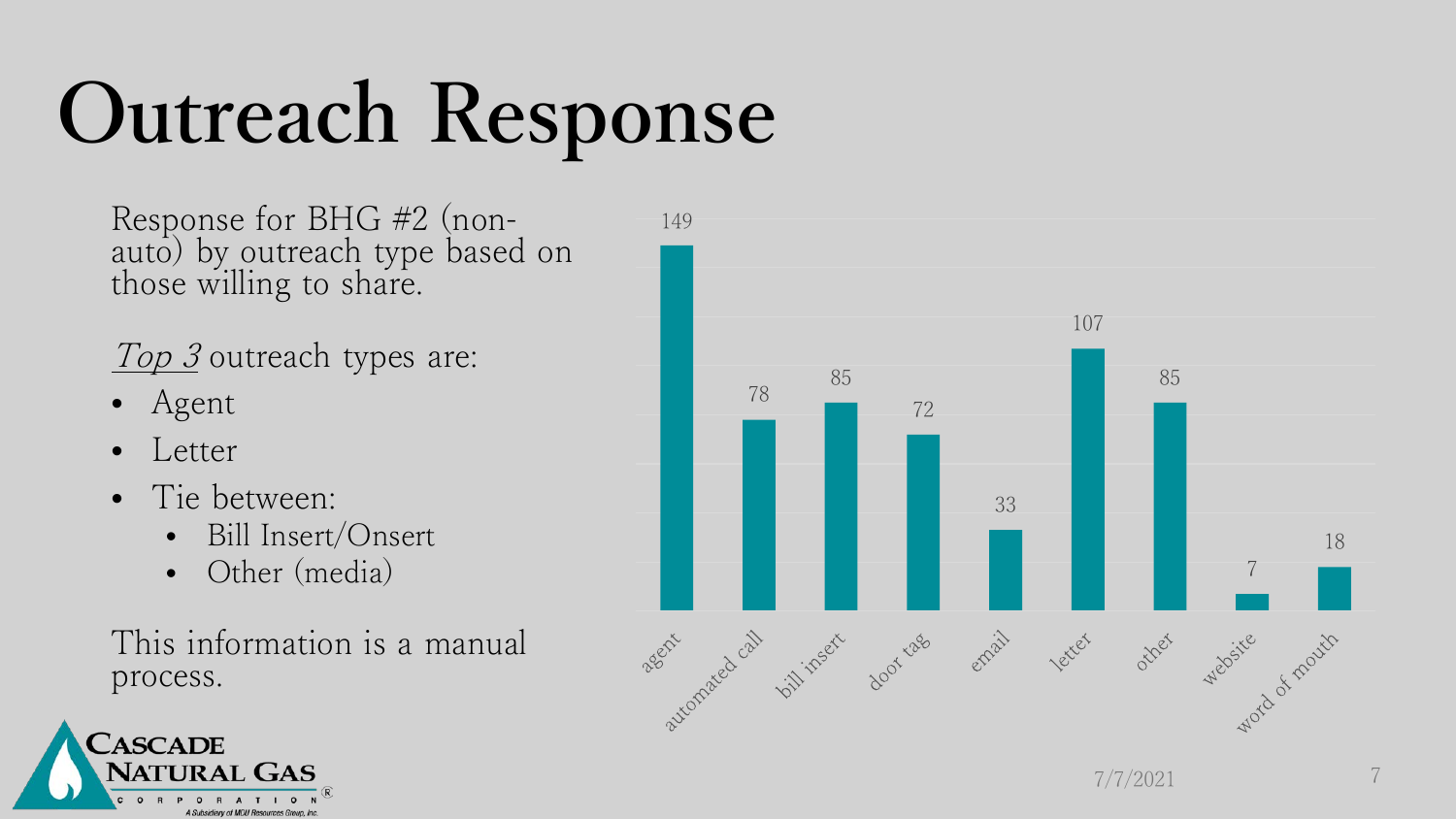# **Arrears by the Numbers**

#### Residential

|                      | June<br>2019 | May<br>2021 | June<br>2021 |
|----------------------|--------------|-------------|--------------|
| # of Accts           | 6,872        | 5,850       | 5,578        |
| <b>Total Arrears</b> | \$773,727    | \$1,141,764 | \$953,365    |
| 31-60 Days           | \$215,376    | \$309,795   | \$168,140    |
| 61-90 Days           | \$180,639    | \$204,593   | \$173,819    |
| $> 90$ Days          | \$232,385    | \$464,454   | \$477,855    |

### Commercial/Industrial

| June<br>2019 | June<br>2021 |  |
|--------------|--------------|--|
| 601          | 361          |  |
| \$146,616    | \$103,764    |  |
| \$52,687     | \$28,206     |  |
| \$29,507     | \$20,772     |  |
| \$31,320     | \$21,899     |  |

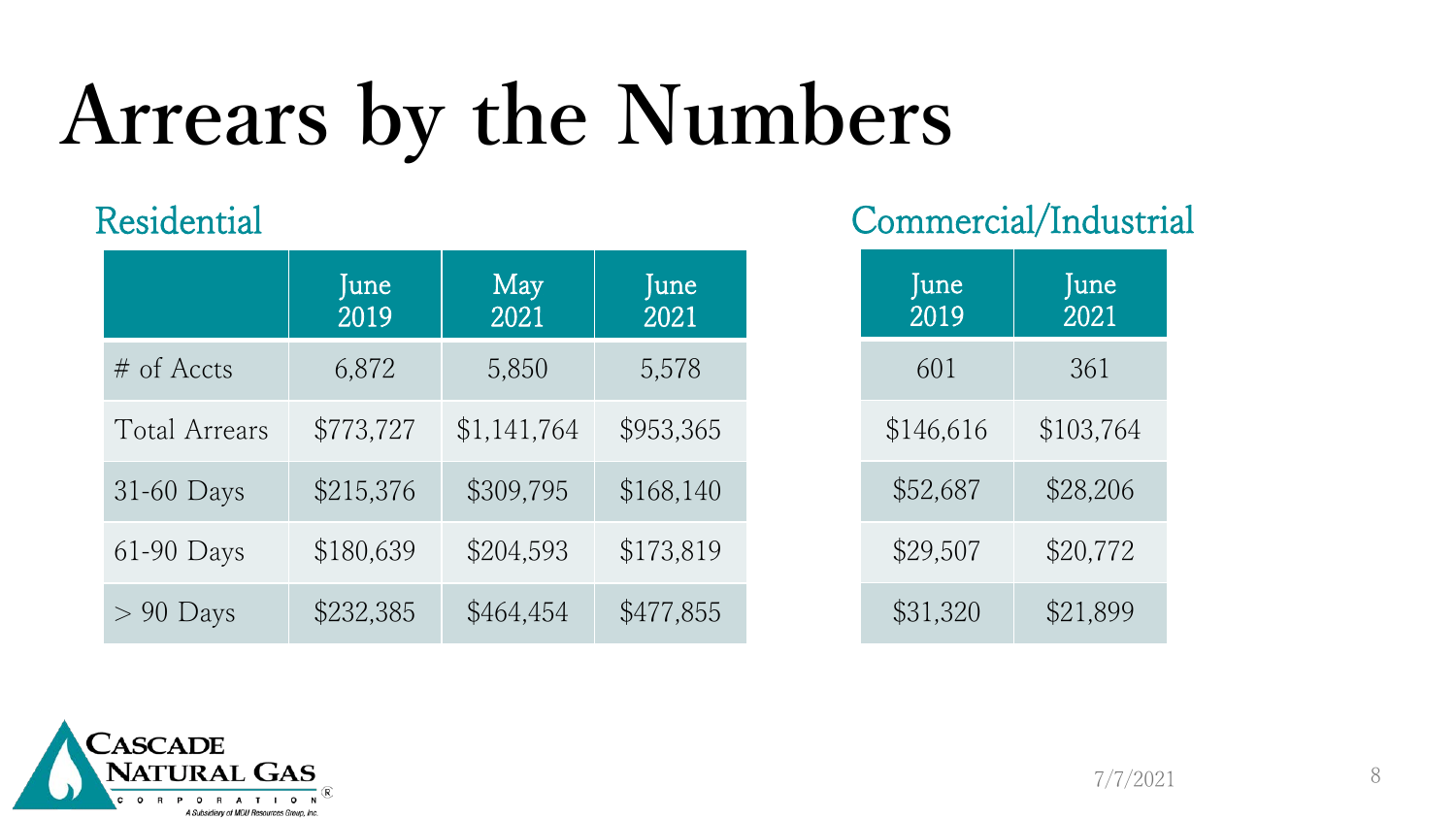### **Arrearage Data by Zip Code**

Residential Arrears by Zip Code (June 2021)





**Arrears** 

\$129,745

\$790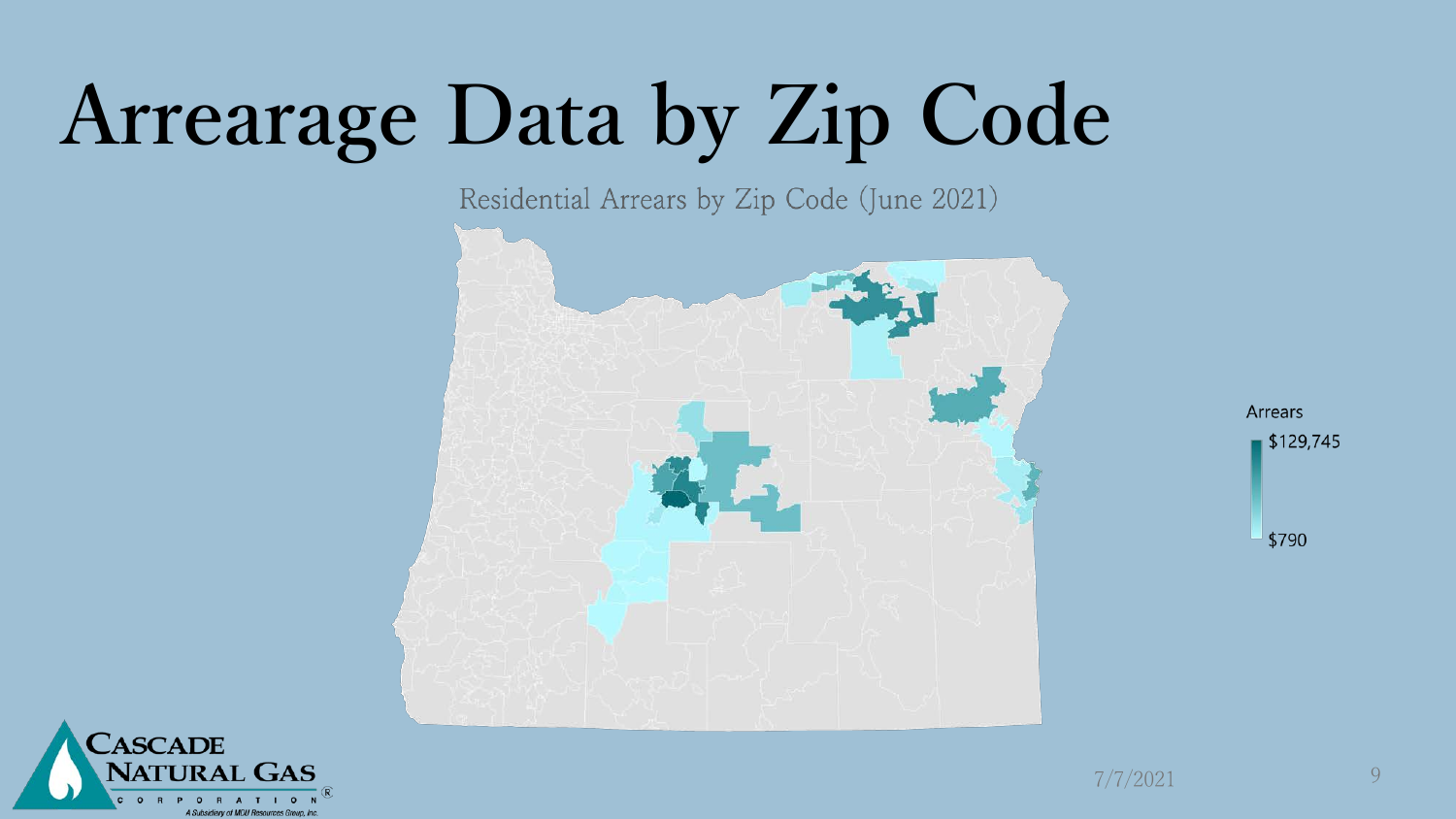### **Potential Program Adjustments**

Allow Multiple Grants Reduce Maximum Allowable Grant

Adjust Benefit Curve or Amounts – e.g., full amount due covered, higher benefit at higher FPL, etc.

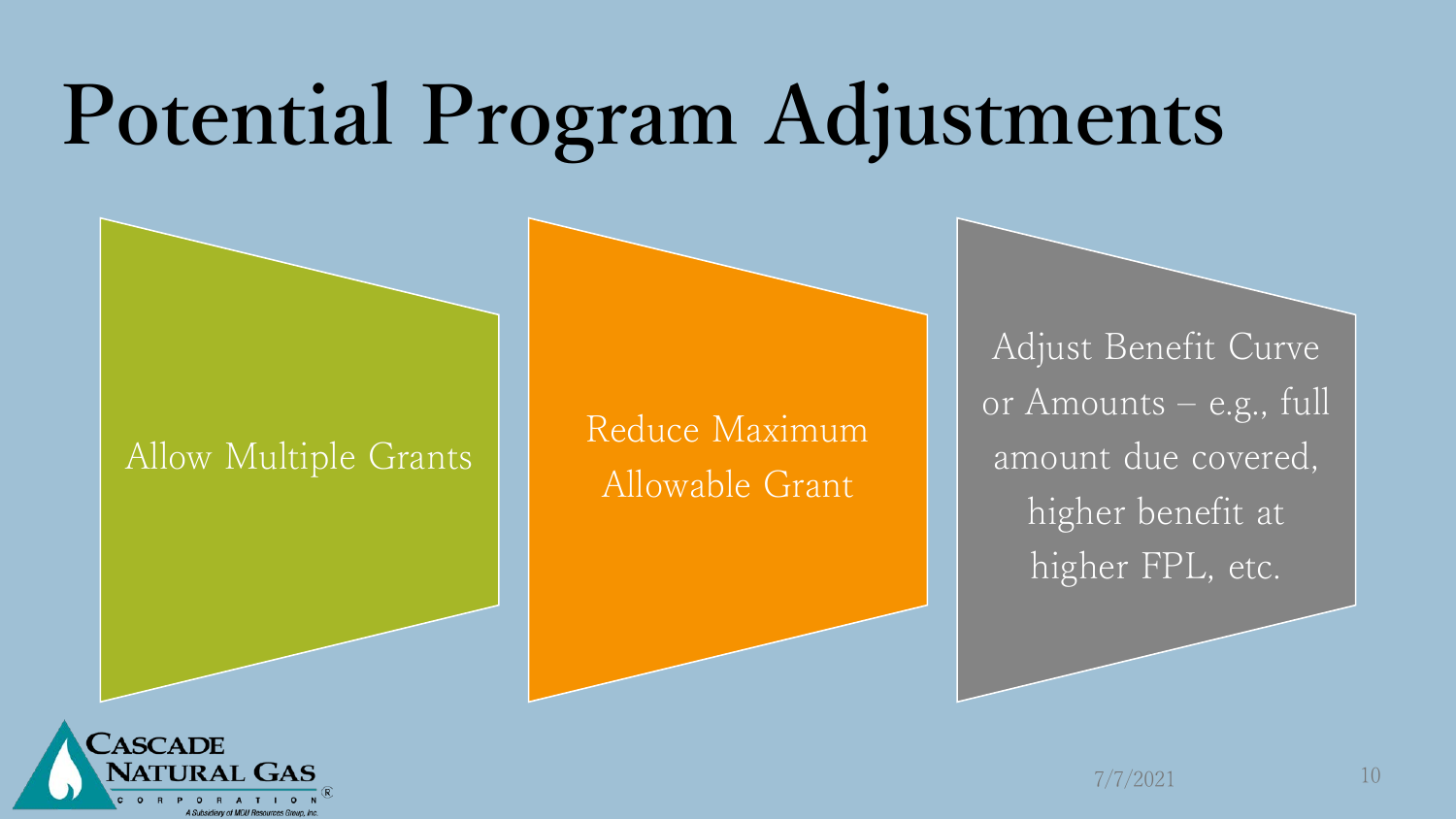### **Cascade's Commitment**

Keep customers connected that are:

- participating in TPAs.
- making partial payments.
- have a pledge or appointment to receive assistance from CAAs.
- who qualify for assistance, if funds available.
- communicated and are working with the Cascade.
- protected by other stipulations in the Order